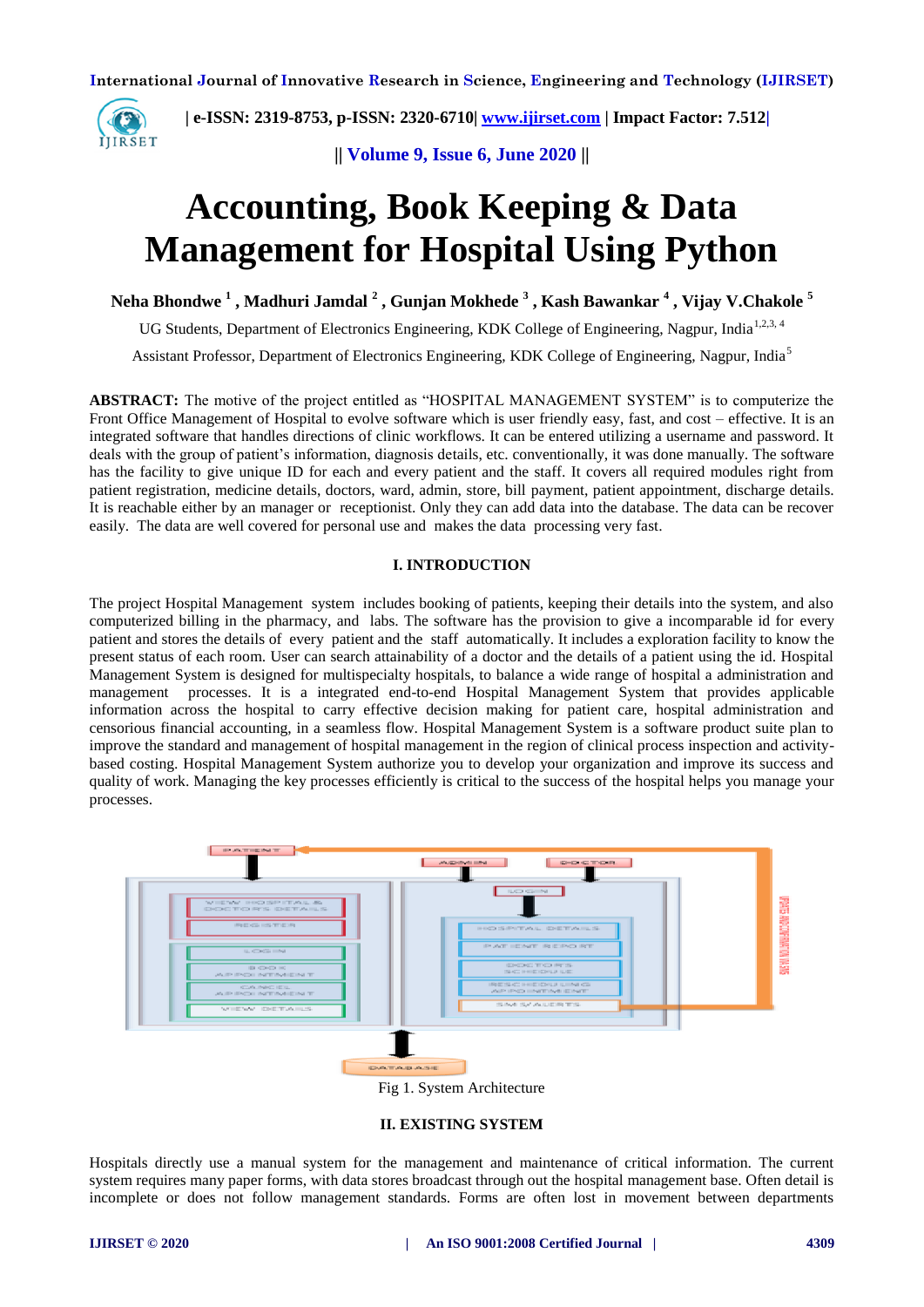

 **| e-ISSN: 2319-8753, p-ISSN: 2320-6710| [www.ijirset.com](http://www.ijirset.com/) | Impact Factor: 7.512|**

# **|| Volume 9, Issue 6, June 2020 ||**

requiring a inclusive auditing process to ensure that no vital information is lost. Many copies of the same information exist in the hospital and may lead to inconsistencies in data in various data stores.

#### **III. OBJECTIVE**

Hospital are the important part of our lives, providing best medical facilities to people suffering from various illness, which may be due to change in weather conditions, increased work-load, emotional damage stress etc. It also is very ineffective and a time-consuming process. It is necessary for the hospitals to keep track of its day-to-day pursuit & records of its patients, doctors, nurses, ward boys and other staff personals that keep the hospital running easily and successfully. But keeping track of all the pursuit and their records on paper is very unwieldy and error prone. Examine the repeatedly increase in population and number of people visiting the hospital. Recording and maintaining all these records is highly undependable, ineffective and error-prone. It is also not economically & practically feasible to maintain these records on paper. We have evolved an automated sort of the manual system named as "Administration carries system for medical institutions".

The main point of our project is to provide a paper-less hospital up to 90%. The system also provides tremendous security of data at each level of user system interaction. System also provides very good security of data at every level of user-system interaction and also provides robust & reliable storage and aid facilities.

#### **IV. SCOPE OF THE PROJECT**

The suggested software product is the Hospital Management system (HMS). The system will be used in any hospital, health center, dispensary or pathology labs. Clinic, dispensary or pathology to induce the knowledge about the patients and then storing that data for future. The current system is use in a paper-based system. It is too slow and cannot provide modernize lists of patients within reasonable timeframe. The aim of the system is to reduce over-time pay and increase the number of patients which will be treated accurately. Requirement declaration in these documents are both functional and non-functional

#### **V. NEED**

This paper drawn the given system in JSP to automatic the process of day to day activities of Hospital like Room activities, Appointment of New Patient, Discharge of Patient, Allot a Doctor, and finally computerized the invoice etc. a) The full set of rules, regulations & procedures related to Hospital day to day venture and generate report is called "HOSPITAL MANAGEMENT SYSTEM". This project gives a idea related to automated Hospital activities. b) The following steps that give the detailed statistics of the need of proposed system are:

**Performance**: During last few decades, the hospital management system is has to maintain manual handling of all the hospital regular activities. The manual handling of the data is time consuming and highly prone to mistake. To increase the performance of the hospital management system, the computerized hospital management system is to be geared. The hospital management project is fully computerized and customer friendly even that any of the hospital staff can check the patient's and the doctor's details.

**Efficiency**: The basic need of the project is firm. The project should be capable for performing so that whenever a new patient is acknowledged, and they assigned a bed automatically and also doctor is assigned to the patient according to the patient's disease. And if patient is getting realised, the bed allot to him/her should automatically in the computer data.

**Control**: The complete authority of the project is under the hands of admin who has the password to access this project. All the authority is under the administrator/admin and the other members have the rights to see the whole records doesn't change any transaction or entrance.

**Security**: Security is the main criteria for the system. Since illcit accessing may corrupt the database of project and it will affects not only the hospital but also it affects the patient's life.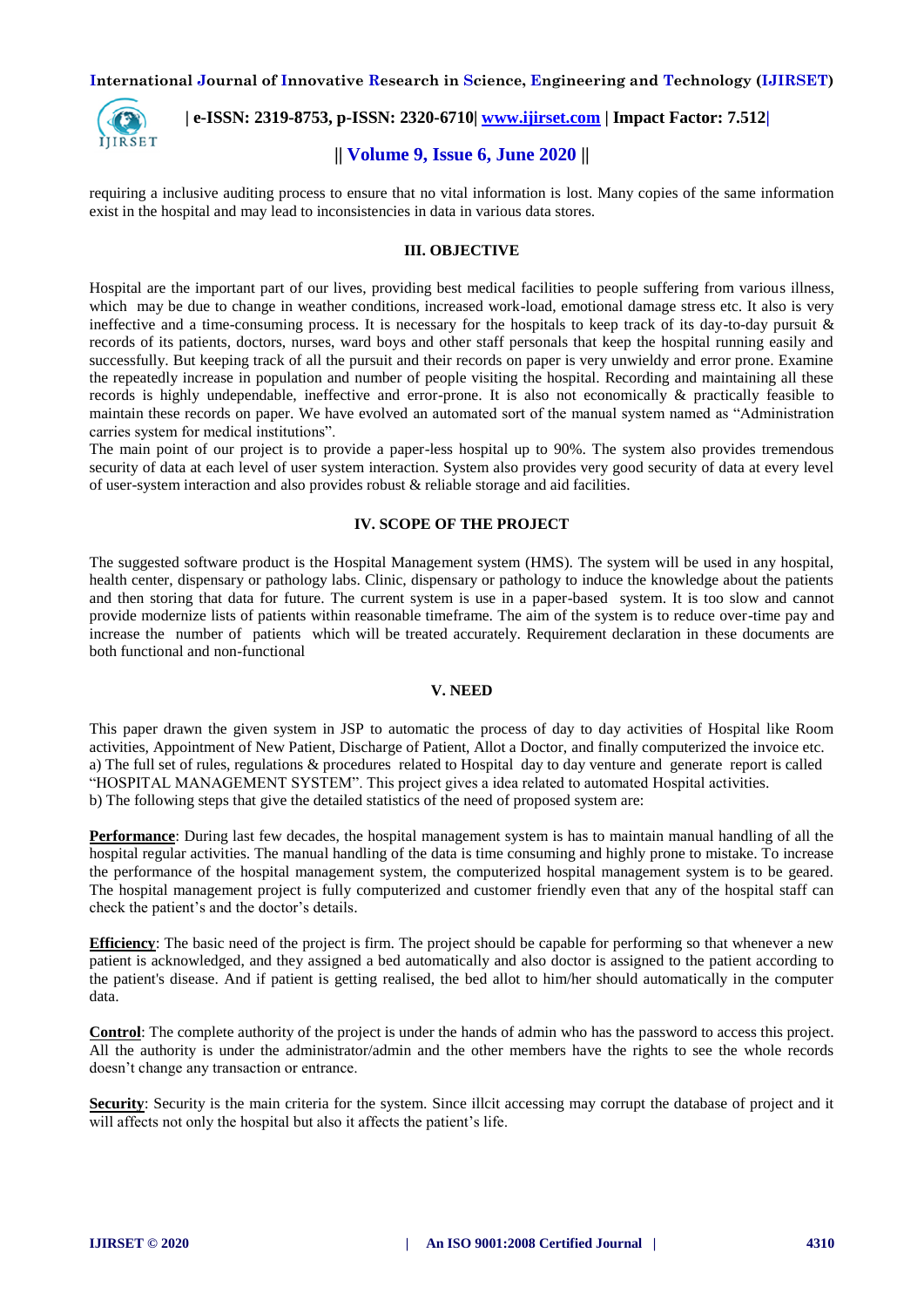

 **| e-ISSN: 2319-8753, p-ISSN: 2320-6710| [www.ijirset.com](http://www.ijirset.com/) | Impact Factor: 7.512|**

**|| Volume 9, Issue 6, June 2020 ||** 

**VI. RESULT** 

**a) Home Page** Performer: Any users

Flow:1. Any user can browsers this page.



Fig. 2 Home Page

| Admin Login                                                                                                        |
|--------------------------------------------------------------------------------------------------------------------|
| Sign in to your account<br>Please enter your name and password to log in.<br><b>A</b> Usemame<br><b>A</b> Password |
| Login O<br>@ 2018 HMS. All rights reserved                                                                         |

# Flow :

1**.** Only admin user can browsers this page 2. Admin user can search all patient appointment.

# Fig. 3 Admin Login

# **c) Admin user details page**

Performer : Admin users Flow :

1. Admin user can browsers this page.

2. Admin user can view all module here.

# **d) Appointment History page**

Performer: Admin users Output: Appointment History. Flow:

- 1. Admin user can browsers this page.
- 2. Admin user can view all appointment history

|   | MAMAGOS             |   |                                            |                    |                                      |     |                    |                                                                                  |                                |        |
|---|---------------------|---|--------------------------------------------|--------------------|--------------------------------------|-----|--------------------|----------------------------------------------------------------------------------|--------------------------------|--------|
| a | Dashboard           |   | PATIENTS   APPOINTMENT HISTORY             |                    |                                      |     |                    |                                                                                  | Patients / Appointment History |        |
| ደ | Doctors             | t |                                            |                    |                                      |     |                    |                                                                                  |                                |        |
| Ω | Patients            | ċ |                                            |                    |                                      |     |                    |                                                                                  |                                |        |
|   | Appointment History |   | # Doctor Name                              |                    | Patient Name Specialization          |     |                    | Consultancy Fee Appointment Date / Time Appointment Creation Date Current Status |                                | Action |
| 荘 | Doctor Session Logs |   | 1. Prof.Dr. Nurul Islam Anuj kumar Dentist |                    |                                      | 500 | 2016-12-31 / 09:25 | 2017-01-01 06:29:02                                                              | Cancel by Doctor Canceled      |        |
|   | E User Session Logs |   | 2. Nitesh Kumar                            |                    | Code Projects General Physician 1200 |     | 2018-04-29 / 12:59 | 2018-04-06 01:03:06                                                              | Active                         | Circel |
|   |                     |   | 3 Viay Verma                               | Amtkumar Homecoath |                                      | 700 | 2017-01-11 / 14:10 | 2017-01-07 14:02:58                                                              | Cancel by Patent Canceled      |        |
|   |                     |   | 4. Prof.Dr. Nurul Islam Rubel Rana Dentist |                    |                                      | 500 | 2018-04-14 / 01:00 | 2018-04-06 01:21:58                                                              | Adim                           | Carcel |

Fig. 4 Appointment History Page

**b) Admin login page**

Performer **:** Admin users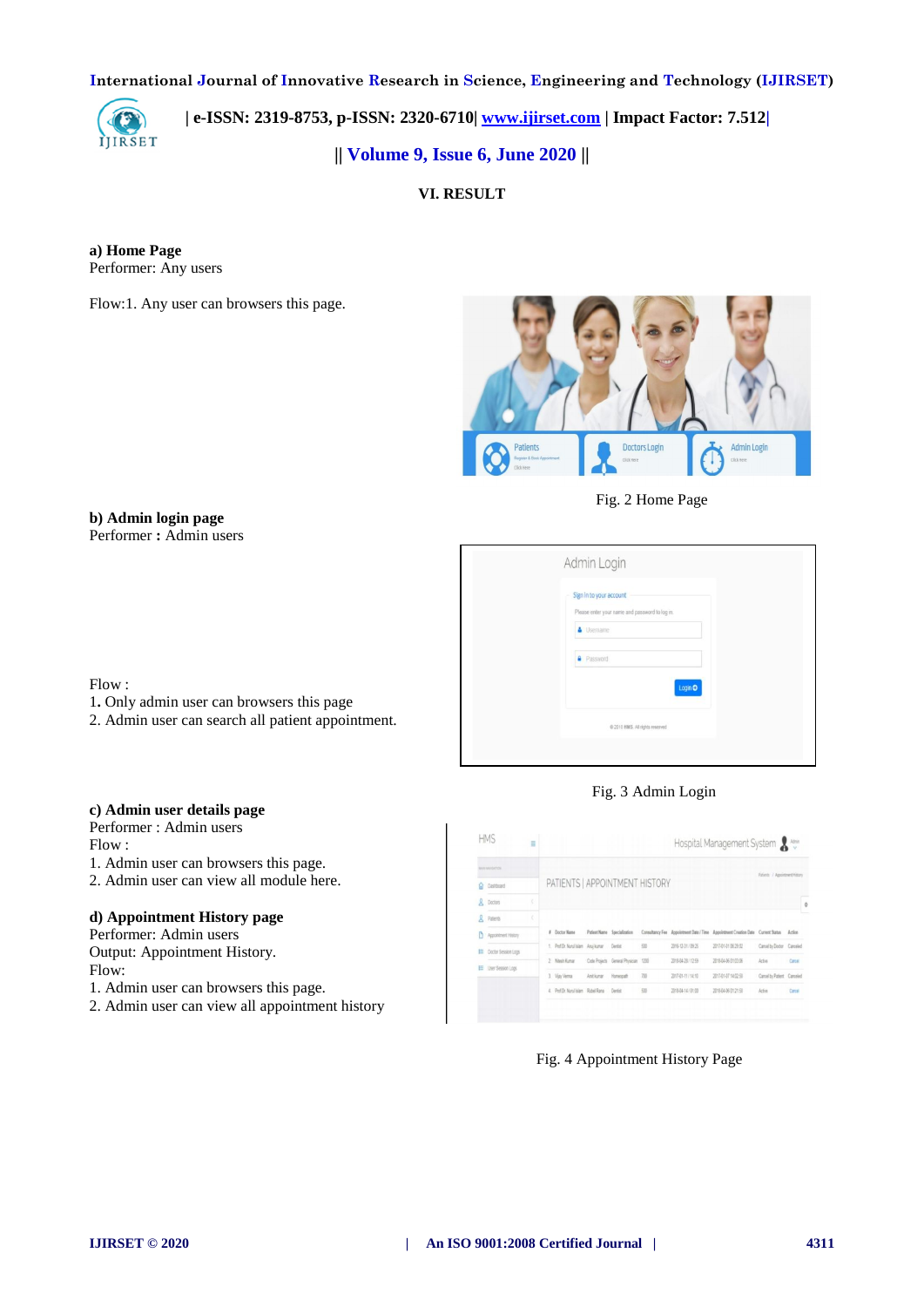

 **| e-ISSN: 2319-8753, p-ISSN: 2320-6710| [www.ijirset.com](http://www.ijirset.com/) | Impact Factor: 7.512|**

**|| Volume 9, Issue 6, June 2020 ||** 

# **e) User (Patient) login page**

Performer: User. Input: User email and PasswordOutput: User profile page. Flow:

**1. User Logs in with user email and password.** Alternate Flow:

| <b>MANUFACTURE</b>      |                                           |                                                    | Use / Dalbark                                     |
|-------------------------|-------------------------------------------|----------------------------------------------------|---------------------------------------------------|
| $Q$ Destoned            | USER   DASHBOARD                          |                                                    |                                                   |
| <b>D</b> BuskAppartnert |                                           |                                                    |                                                   |
| E Appointment History   |                                           |                                                    |                                                   |
|                         | $\bullet$<br>My Profile<br>Update Profile | My Appointments<br><b>View Appointment History</b> | Book My<br>Appointment<br><b>Busk Appointment</b> |

# Fig. 5 User Patient login

1. If the user email is wrong then it is asked to login again.2. If the password is wrong then the user is asked to enter again.

# **f) User account create page**

Performer: User.

Input: User name, email, password and confirm password. Output: Create a new user and show user profile page. Flow:

| ADMIN   DASHBOARD<br>C Destboard<br>ł<br>Doctors<br>k<br>Appointment History<br>O |                |  |                 | <b>BUILDIGGEOGY</b> |   |
|-----------------------------------------------------------------------------------|----------------|--|-----------------|---------------------|---|
| $\mathbb{R}$<br>R Patents                                                         | Almn / Dattord |  |                 |                     |   |
|                                                                                   |                |  |                 |                     |   |
|                                                                                   |                |  |                 |                     |   |
|                                                                                   |                |  |                 |                     |   |
|                                                                                   |                |  | Manage Patients | Doctor Session Logs | Е |
| E Liser Session Logs                                                              |                |  |                 |                     |   |

## Fig. 6 User Account Page

| 1. Password must be more than 8 cheater.      |
|-----------------------------------------------|
| 2. Password and confirm password must be same |
| Alternate Flow:                               |
| g) User Details page                          |
| Performer: User.                              |
| Flow:                                         |
| 1. User must be fill up all input field.      |
|                                               |

| HMS   Patient Login                                                                    |  |
|----------------------------------------------------------------------------------------|--|
| Sign in to your account<br>Please enter your name and password to log in.<br>4 Usemane |  |
| <b>A</b> Passions<br>Login C                                                           |  |
| Don't have an account yet? Create an account                                           |  |
| 0.2018 HMS, All rights reserved.                                                       |  |

#### Fig. 7 User Details Page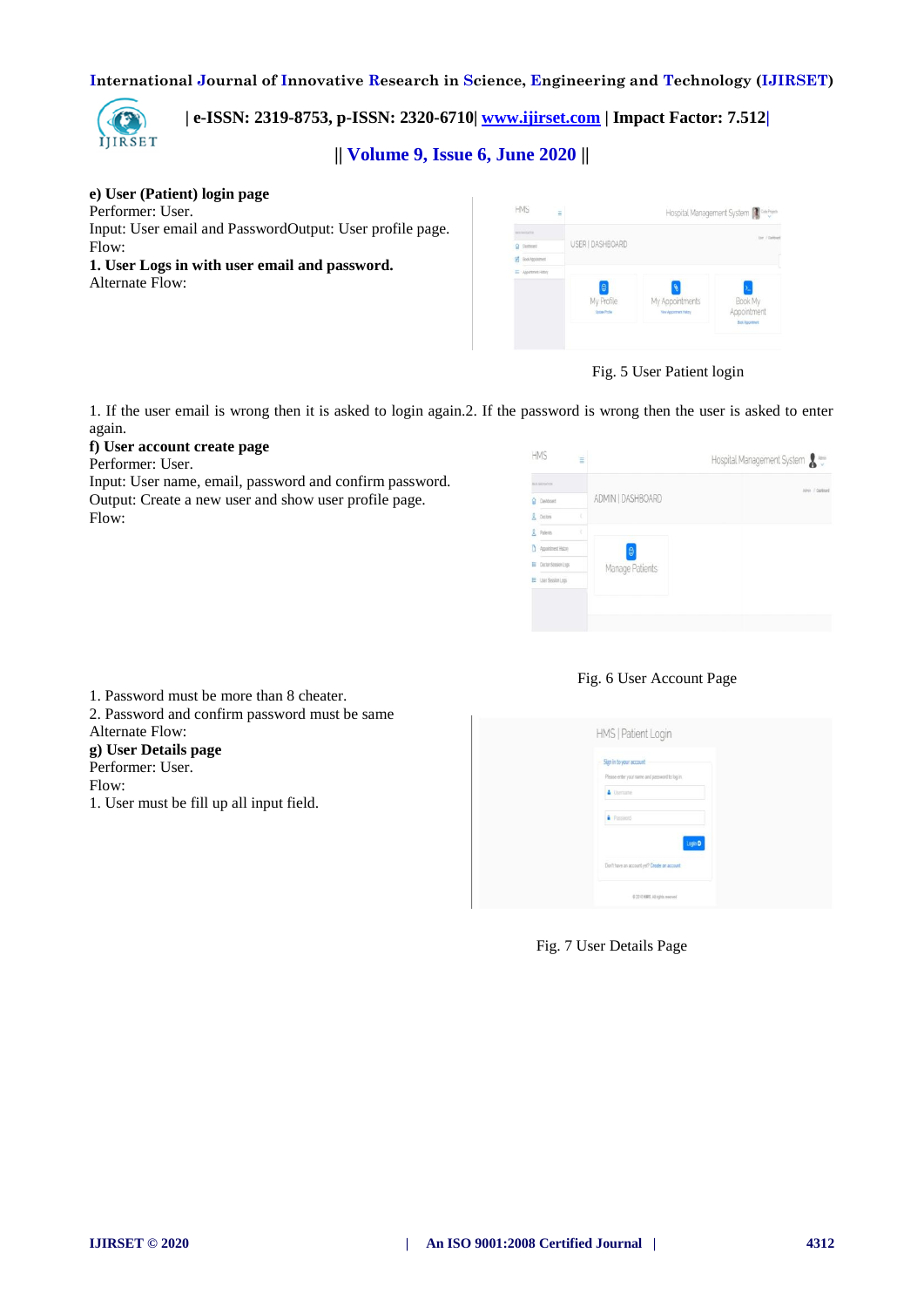

 **| e-ISSN: 2319-8753, p-ISSN: 2320-6710| [www.ijirset.com](http://www.ijirset.com/) | Impact Factor: 7.512|**

**|| Volume 9, Issue 6, June 2020 ||** 

Alternate Flow:

## **h) Doctor Login page**



## Fig. 8 Doctors Login Page

#### **I) Doctors detail page**

| Patient Registration                               |
|----------------------------------------------------|
| <b>Sign Up</b>                                     |
| Enter your personal details below:                 |
| FullName                                           |
| Atdress                                            |
| <b>Civ</b>                                         |
| Gender                                             |
| ○ Female ○ Male                                    |
| Enter your account details below:                  |
| <b>S</b> Email                                     |
| Passicid                                           |
| Passwort Again                                     |
| $\hfill\text{[lape]}$                              |
| Already have an account? Log-in<br>Sibiri <b>O</b> |

Fig. 9 Doctors Detail Page

# **VII. CONCLUSION**

Since the Hospital Management System is essential for maintaining detail about the Doctors, Patient, Hospital staff etc. We understand that by using of Hospital administrators would be able to significantly improve the operational control and thus streamline operational. Using this application we can retrieve patient's history with a one click. Thus processing information will be quick. It guarantees correct maintenance of Patient details. It easily reduces the book keeping task and thus reduces the human attempt and increases precision speed.